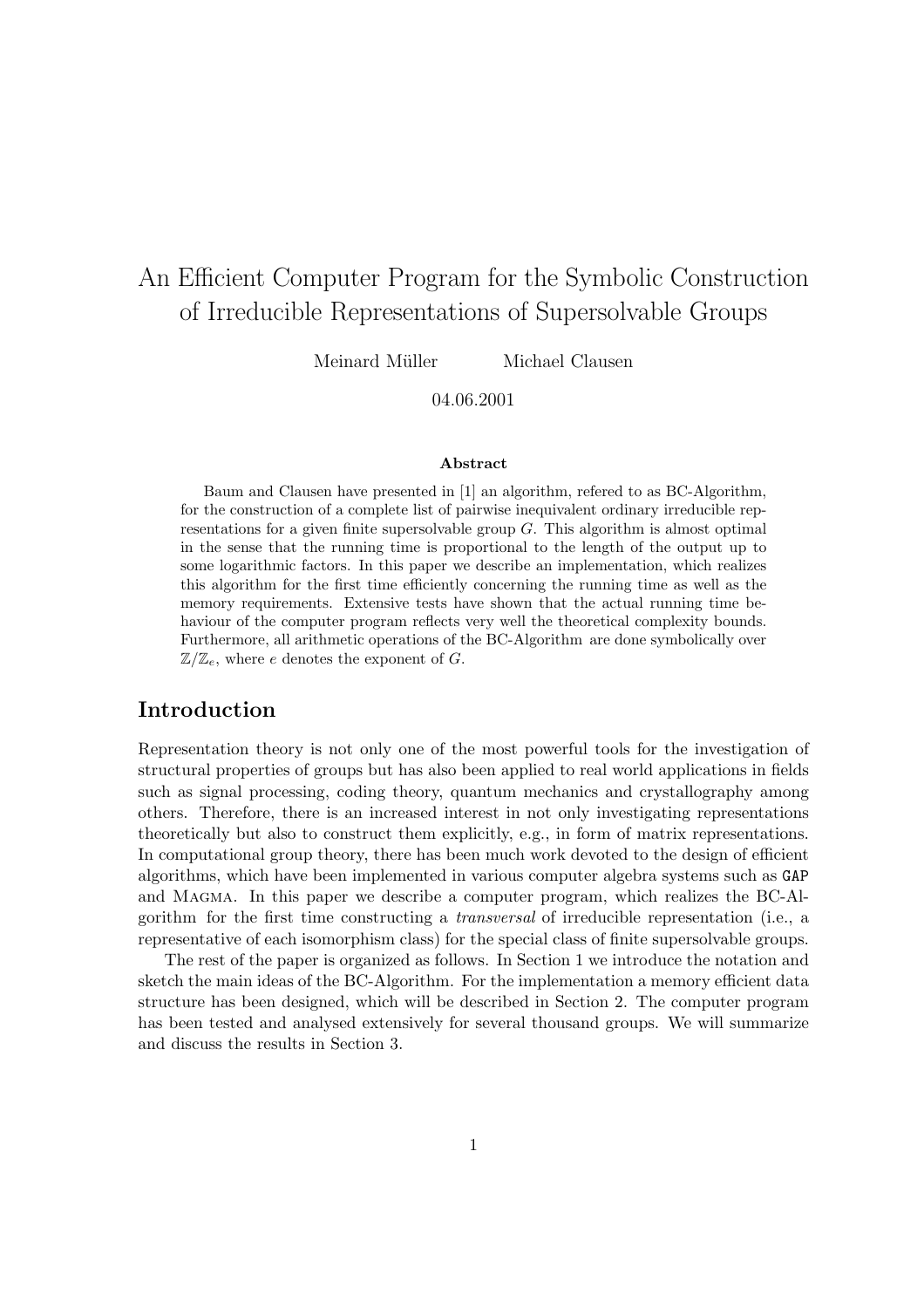## 1 BC-Algorithm

Let G denote a group of finite order  $N := |G|$ . By Wedderburn's structure theorem, the complex group algebra  $\mathbb{C}G := \{a|a : G \to \mathbb{C}\}\$  of a finite group G, with convolution  $(ab)(x) := \sum_{g \in G} a(g)b(g^{-1}x)$  for  $a, b \in \mathbb{C}G$  and all  $x \in G$ , is isomorphic to an algebra of block diagonal matrices,  $\mathbf{D} = \bigoplus_{k=1}^h D_k$ :  $\mathbb{C}G \longrightarrow \bigoplus_{k=1}^h \mathbb{C}^{d_k \times d_k}$ . Here, the number h of blocks equals the number of conjugacy classes of G and the projections  $D_1, \ldots, D_h$  form a transversal of irreducible matrix representations of  $\mathbb{C}G$ , also denoted by Irr $(G)$ . Every such  **is called a** *discrete Fourier transform* **(DFT) of**  $G$ **. One can show, that**  $**D**$  **is determined** up to the ordering of the h blocks and the choice of basis in each of these blocks. For the class of supersolvable groups the BC-Algorithm constructs such a transversal  $\text{Irr}(G)$ , or equivalently a DFT  $D$ . A finite supersolvable group G has by definition a chief series

$$
\mathcal{T} = (G = G_n \supset G_{n-1} \supset \ldots \supset G_1 \supset G_0 = \{1\}), \qquad G_i \lhd G,
$$

with chief factors  $G_i/G_{i-1}$  of prime order  $p_i := [G_i : G_{i-1}]$ . The input of the BC-Algorithm is a consistent *power-commutator presentation* (pc-presentation) corresponding to  $T$ :

$$
G = \langle g_1, \dots, g_n | g_i^{p_i} = u_i \ (1 \leq i \leq n), [g_i, g_j] = w_{ij} \ (1 \leq i < j \leq n) \rangle,
$$

with generators  $g_i \in G_i \setminus G_{i-1}$  and words  $u_i \in G_{i-1}$  and  $w_{ij} \in G_i$ , all given in normal form. Analogous to G, define  $\text{Irr}(G_i)$  and  $\mathcal{T}_i$  for the subgroups  $G_i$ . The central idea of the BC-Algorithm is based on the following version of Clifford's Theorem:

**Theorem 1.1 (Clifford's Theorem).** Let G and T be as above. Given an irreducible representation F of  $\mathbb{C}G_{i-1}$ ,  $0 < i \leq n$ , one of the following two cases holds:

- (1) F extends to  $p := p_i$  pairwise inequivalent irreducible representations  $D_0, \ldots, D_{p-1}$  of  $\mathbb{C}G_i$  of the same degree  $\text{deg}(F)$ . Moreover, if  $\chi^0, \chi^1, \ldots, \chi^{p-1}$  are the linear characters of the cyclic group  $G_i/G_{i-1}$  in a suitable order, we have  $D_k = \chi^k \otimes D_0$ .
- (2) The induction of F to  $\mathbb{C}G_i$  is an irreducible representation of degree  $p_i \cdot \deg(F)$ .

Up to equivalence, all irreducible representations of  $\mathbb{C}G_i$  can be obtained this way.

This allows us to construct the irreducible representations of G iteratively in a bottomup fashion along the chief series T, where at each level  $i, 1 \leq i \leq n$ , a set Irr( $G_i$ ) is computed from Irr( $G_{i-1}$ ). In view of the efficiency the main point is that the BC-Algorithm does not construct any transversal  $\text{Irr}(G_i)$  but a very special set of representations with the following properties: First, the constructed representations of  $\text{Irr}(G_i)$  are monomial, meaning that all matrices  $D(q)$ ,  $q \in G$ ,  $D \in \text{Irr}(G_i)$ , are monomial (having exactly one non-zero entry in each column and row). Second, all matrix entries of  $D(q)$  are eth roots of unity, where e denotes the exponent of G (such matrices will be called *e-monomial*). Since all matrix manipulations of the BC-Algorithm are matrix multiplications and inversions the arithmetic operations can be done purely symbolically in the additive group  $\mathbb{Z}/\mathbb{Z}_e$ , i.e., there are no numerical problems. Third, the representations  $D \in \text{Irr}(G_i)$  are "optimally" adapted to the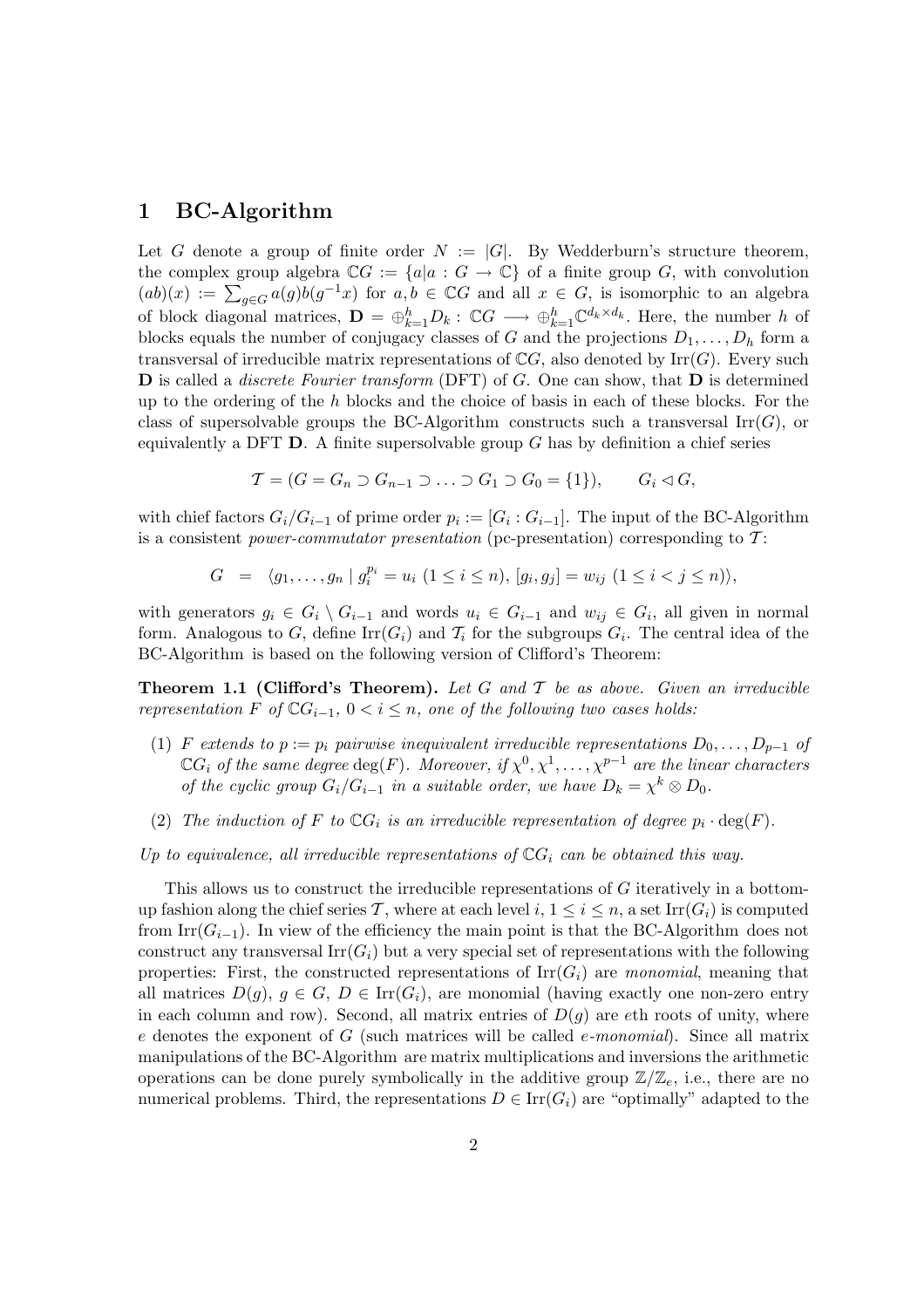chief series  $\mathcal{T}_i$  of  $G_i$  in the sense that the restriction of D to any subgroup  $G_{\ell}$ ,  $1 \leq \ell \leq i$ , is not only equivalent - as stated in Clifford's Theorem - but even equal to the direct sum of representations of Irr $(G_\ell)$ . This property is referred to as  $\mathcal{T}_i$ -adaptivity of D and ensures that all data already computed up to level  $i - 1$  can be used without modification for the construction in the following levels  $i, \ldots, n$ . To achieve  $\mathcal{T}_i$ -adaptivity the so-called intertwining-spaces come into play, whose computation, as it turns out, are the bottle-neck of the BC-Algorithm. We summarize the result in the following theorem:

**Theorem 1.2.** Let G be a finite supersolvable group of order  $N := |G|$ , with exponent e and chief series  $\mathcal T$ . Then the BC-Algorithm constructs from a consistent pc-presentation of  $G$ a transversal Irr(G) of e-monomial T-adapted irreducible representations with  $O(N \log^2 N)$ operations in the additive group  $\mathbb{Z}/\mathbb{Z}_e$ .

As we will see in the next section the output length of the BC-Algorithm is - using an appropriate data structure - linear in  $N$ . Therefore, the running time is - up to the polylogarithmic factor  $\log^2 N$  - linear in the output lenght N and can in this sense be considered as almost optimal.

#### 2 Data Structure

In the case of supersolvable groups G of order  $N := |G|$  the output data of the BC-Algorithm can be realized by a compact data structure, denoted by  $DS(G)$ , since the representations are e-monomial. Each e-monomial matrix  $M \in \mathbb{C}^{m \times m}$  can be written as

$$
M = \pi \cdot \text{diag}(\omega^{a_1}, \dots, \omega^{a_m})
$$
 (1)

with a permutation  $\pi \in S_m$  and non-trivial coefficients  $\omega^{a_1}, \ldots, \omega^{a_m}$ , where we have fixed a primitive eth root of unity  $\omega$ . Therefore M can be described by the 2m positive integers  $\pi(1), \ldots, \pi(m)$  and  $a_1, \ldots, a_m$ , which are all bounded by N. In the following we want to make the assumption, that these integers as well as pointers can each be stored in a 32-bit word or double (this is no restriction with regard to the applications we have in mind).

The BC-Algorithm computes  $\text{Irr}(G)$ , where each representation  $D \in \text{Irr}(G)$  is given by its representing e-monomial matrices  $D(g_1), \ldots, D(g_n)$  on the generators of the pcpresentation of  $G$ . Using  $(1)$  one can easily show that this leads to a memory requirement of  $2N \log N$  doubles. Using the T-adaptivity one can do even better. To this means we introduce the T-character graph of G, which consits of  $n + 1$  levels. Each node of level i,  $0 \leq i \leq n$ , corresponds uniquely to a representation  $D \in \text{Irr}(G_i, \mathcal{T}_i)$  (which in turn corresponds to an irreducible character). Edges do exist at most between nodes of adjacent levels. More precisely, there is an edge between  $D \in \text{Irr}(G_i)$  and  $F \in \text{Irr}(G_{i-1})$  iff D restricted to  $G_{i-1}$  contains F as a direct summand. In order to store Irr(G), it suffices to store the character graph of G, where we need a pointer for each edge, and for each node corresponding to  $D \in \text{Irr}(G_i)$  we store the e-monomial matrix  $D(g_i)$  given by  $2\text{deg}(D)$  integers. By Clifford's Theorem the so defined data structure  $DS(G)$  is locally in D of the following form, where  $p := p_i$ :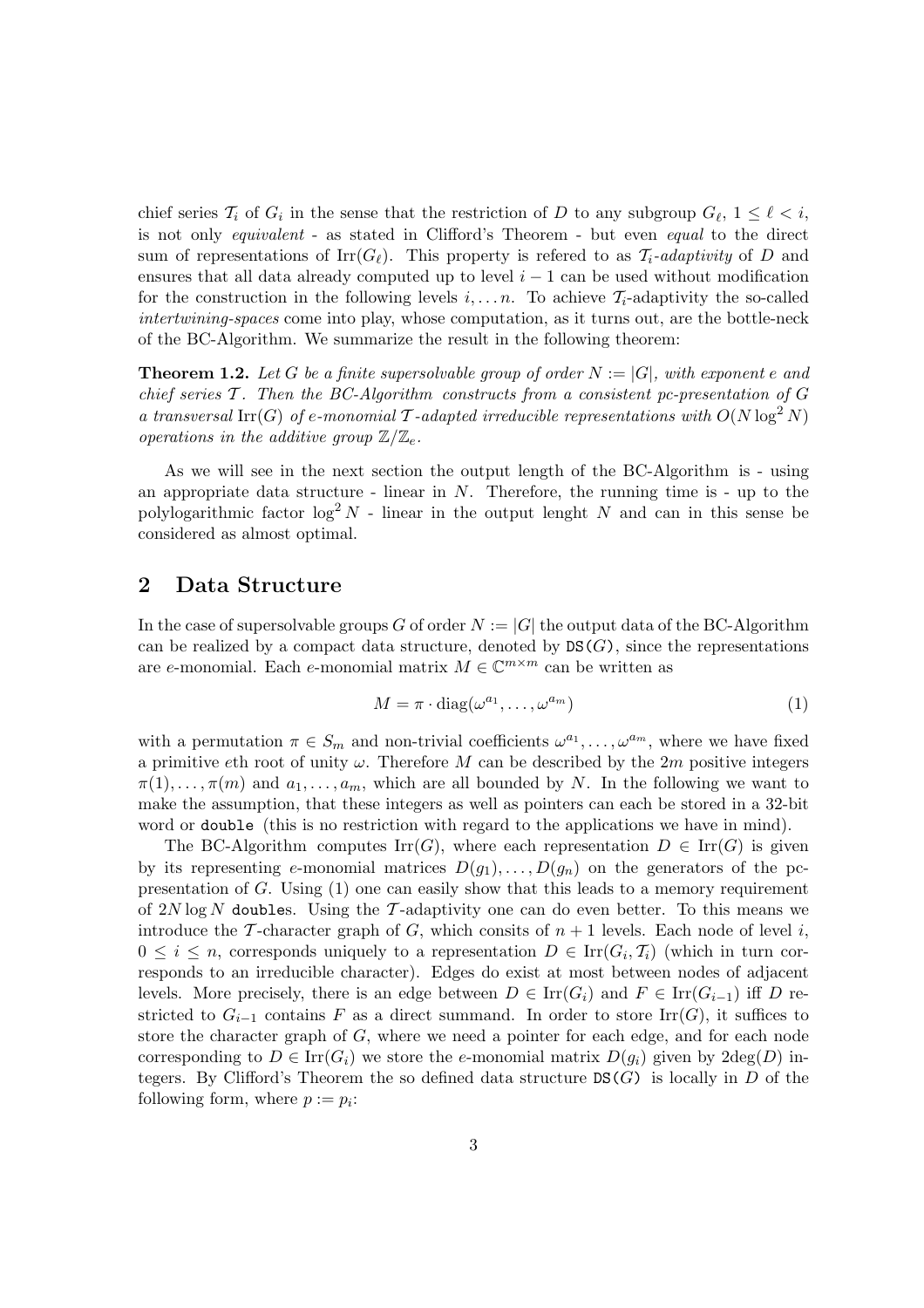

In Case 1 it follows again by Clifford's Theorem (using the notation of Theorem 1.1) that  $D_k(g_i) = \chi^k(g_i G_{i-1}) D_0(g_i)$  for  $1 \leq k \leq p$ . Therefore it suffices to store the matrix  $D_0(g_i)$ and for  $1 \leq k \leq p$  just the integers  $\chi^k(g_i G_{i-1})$  and a pointer on  $D_0(g_i)$ . A straightforward analysis of  $DS(G)$  leads to the following result:

**Lemma 2.1.** The data structure  $DS(G)$  for a finite supersolvable group G requires at most  $12 N$  doubles for all pointers and integers.

#### 3 Implementation

The BC-Algorithm has been implemented in the programming language  $C/C++$ . Tests were run on an Intel Pentium III, 700 MHz with 128 MByte RAM, which allowed experiments up to group orders  $N \approx 10^7$ . The following table shows the running times t in milliseconds (ms) and the memory requirements (MR) in byte needed by the BC-Algorithm. In this example, the groups G are m-fold direct products of the symmetric group  $S_3$  of order 6 for  $m = 3, \ldots, 10$ . Even though the groups are of very simple nature - the irreducible representation could simply be computed by forming tensor products - they illustrate very well the running time behaviour of the implementation of the BC-Algorithm which does not essentially depend on the complexity of the pc-presentations.

| $\,G$          | G        | $\boldsymbol{n}$ | h     | (G      | МR<br>byte) | $'d^1(G)$<br>MR/ | ms             | $'d^1(G)$<br>t, |
|----------------|----------|------------------|-------|---------|-------------|------------------|----------------|-----------------|
| \З<br>$(S_3)$  | 216      | 6                | 27    | 64      | 4728        | 73.9             | ${<}1$         |                 |
| $(S_3)$<br>، 4 | 1296     | 8                | 81    | 256     | 14476       | 56.5             | $\overline{2}$ | 0.008           |
| \5<br>$(S_3)$  | 7776     | 10               | 243   | 1024    | 45704       | 44.6             | 18             | 0.018           |
| $(S_3)^6$      | 46656    | 12               | 729   | 4096    | 147516      | 36.0             | 74             | 0.018           |
| $(S_3)^7$      | 279936   | 14               | 2187  | 16384   | 485656      | 29.6             | 270            | 0.017           |
| $(S_3)^8$      | 679616   | 16               | 16561 | 65536   | 1631084     | 24.9             | 1078           | 0.016           |
| ۱9<br>$(S_3)$  | 10077696 | 18               | 19683 | 262144  | 5591592     | 21.3             | 4844           | 0.019           |
| 10<br>$(S_3)$  | 60466176 | 20               | 59049 | 1048576 | 19570204    | 18.7             | 22105          | 0.021           |

A more careful analysis of the BC-Algorithm and  $DS(G)$  reveals, that the upper bounds  $O(N \log^2 N)$  for the running time and  $O(N)$  for the memory requirement are in general rough upper bounds, which are only sharp in case of  $G$  being abelian. In general, the complexity of BC-Algorithm depends very much on the number and degrees of the irreducible representations of  $\text{Irr}(G)$ . On can show that replacing N by the number  $d^1(G) := \sum_{D \in \text{Irr}(G)} \text{deg}(D)$  in the upper bounds reflect much better the running time be